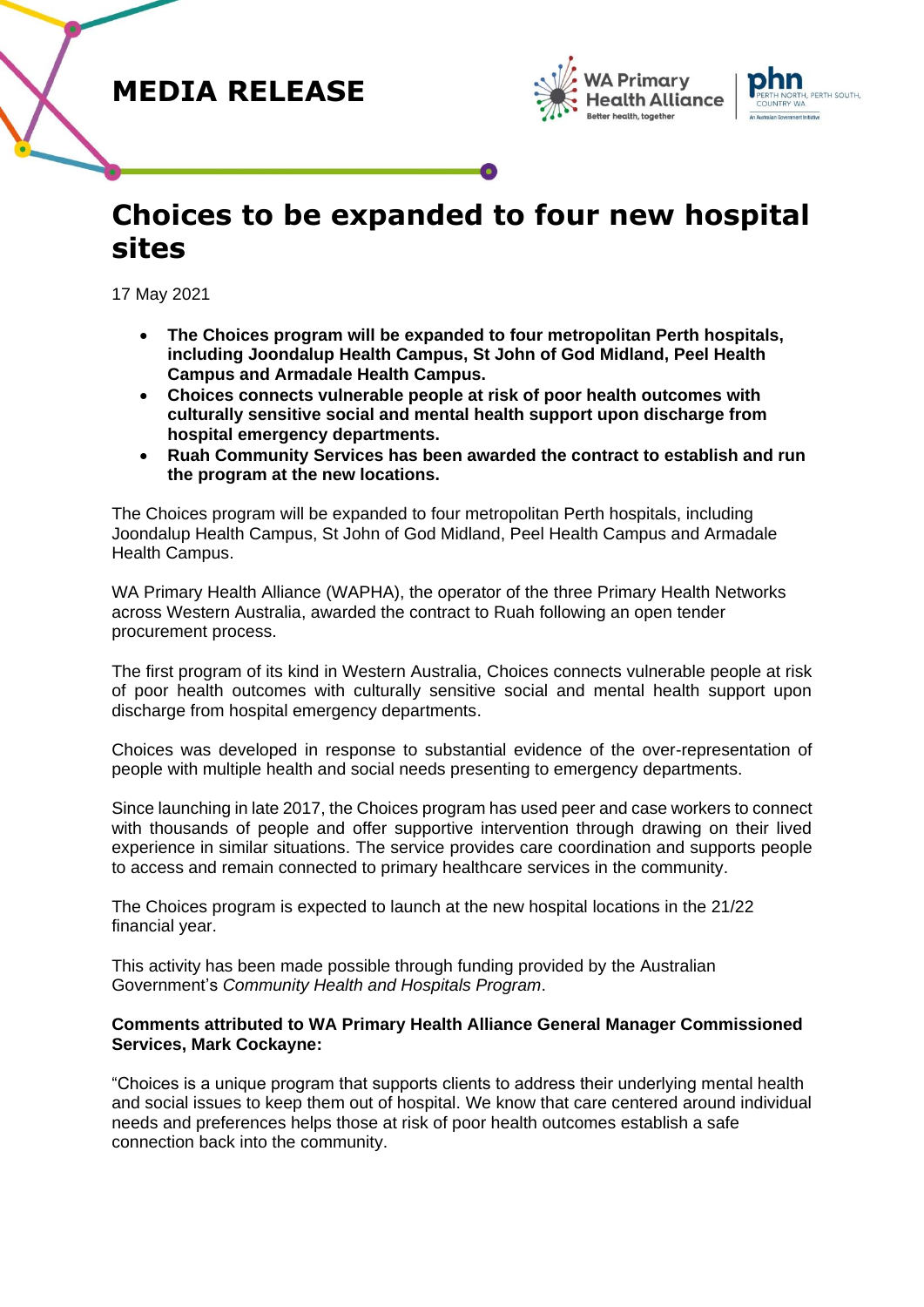# **MEDIA RELEASE**





"The expansion of the Choices program to four additional metropolitan Perth hospitals is a great opportunity for Ruah to build on the work they have done with the Choices pilot and incorporate learnings into the establishment of the new locations."

### **Comments attributed to Ruah Chief Executive Officer, Debra Zanella:**

"I'm delighted to see the Choices program expanding to Armadale, Joondalup, Midland and Peel.

"We know that social isolation, harmful substance use, family breakdown, homelessness, trauma and domestic violence are among the factors that contribute to frequent emergency department presentations. Choices is premised on identifying and addressing these underlying and inter-related needs and is a great example of how peer engagement, individualised support and flexibility can help those at risk of poor health outcomes in our community.

"With funding from WA Primary Health Alliance, Choices has been operating at Royal Perth Hospital and Rockingham Hospital for a number of years, and the independent evaluation by UWA has demonstrated the positive impact the program is having."

#### **Comments attributed to Federal Member for Hasluck, Hon Ken Wyatt AM:**

"I'm delighted the Choices program will soon be established at four additional metropolitan hospitals thanks to funding from the Australian Government's *Community Health and Hospitals Program*.

"Choices has made a real difference to the lives of many people, offering support and guidance to those in crisis and helping them navigate primary healthcare and social support services."

#### **Marcus's story**

Marcus, a man in his mid-twenties with a history of anxiety and depression, lacked family or community supports. Within a three-day period, his partner left him, and he lost his job. This led to a sudden increase in ED presentations and hospital admissions.

Choices provided him with immediate relief through shopping vouchers, liaising with Centrelink, advocating on his behalf to a property agency to wipe rent arrears, as well as providing emotional support. In 2018, Marcus presented at ED 11 times and spent 15 days in hospital, equating to a cost of \$52,853.

Since engagement with Choices, he has not attended hospital. Marcus was inspired by the Choices Peer Community Workers, has started a Certificate IV in Mental Health and Peer Work, has improved his diet and is focusing on self-care. He is making new friends who provide him with support.

### **ENDS**

WA Primary Health Alliance Media Contact – Caela Del-Prete, 08 6272 4936, [caela.del-prete@wapha.org.au](mailto:caela.del-prete@wapha.org.au)